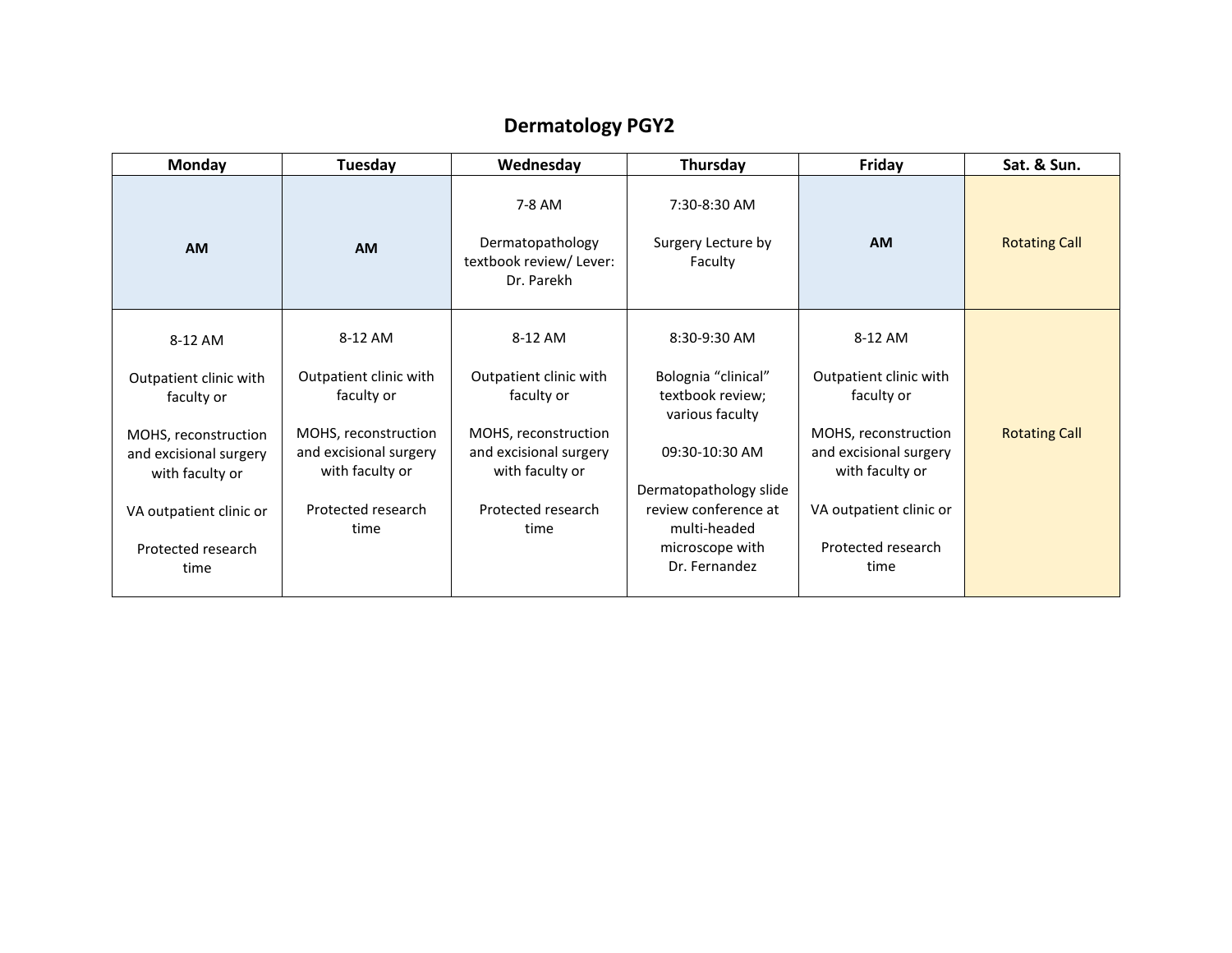| <b>Monday</b>                                                     | Tuesday                                                                                                                              | Wednesday                                                                                                                                                                   | Thursday                                                                                                                              | Friday                               | Sat. & Sun.          |
|-------------------------------------------------------------------|--------------------------------------------------------------------------------------------------------------------------------------|-----------------------------------------------------------------------------------------------------------------------------------------------------------------------------|---------------------------------------------------------------------------------------------------------------------------------------|--------------------------------------|----------------------|
| 12 -1 PM                                                          | 12 -1 PM                                                                                                                             | $12 - 1$ PM                                                                                                                                                                 | 10:30 AM - 12 PM                                                                                                                      | $12 - 1$ PM                          |                      |
| Lunch                                                             | <b>Resident Lecture series</b><br>to cover basic science,<br>pharmacology,<br>therapeutics,<br>immunology and<br>infectious disease, | Journal Club<br>Ist Wed: JAAD<br>2 <sup>nd</sup> Wed: JAMA DERM                                                                                                             | Dermatology Grand<br>Rounds: Difficult and<br>interesting patients<br>(3-5) are presented and<br>discussed by residents<br>and faulty | Clinical lectures or<br>Kodachromes  |                      |
|                                                                   | supervised by faculty or<br>"Unknown" clinical<br>photos or selected<br>clinical topics by faculty                                   | 3rd Wed: Derm Surg./<br>other journals such as<br>Peds Derm; JCP; JAAD<br><b>CME</b><br>4 <sup>th</sup> Wed: Quality<br><b>Assurance Meeting;</b><br>Morbidity & Mortality; | or<br>Consult Conference or<br>Guest Lectures or<br><b>Workshops or Cosmetic</b><br>Lectures/demos with<br>hands-on training          |                                      | <b>Rotating Call</b> |
|                                                                   |                                                                                                                                      | <b>Research Meeting</b><br>5 <sup>th</sup> Wed: Resident<br>Meeting                                                                                                         | $12 - 1$ PM<br>Lunch                                                                                                                  |                                      |                      |
| $1 - 5$ PM                                                        | $1 - 5$ PM                                                                                                                           | $1 - 5$ PM                                                                                                                                                                  | $1 - 5$ PM                                                                                                                            | $1 - 5$ PM                           |                      |
| <b>Outpatient Clinic with</b><br>faculty or                       | Outpatient Clinic with<br>faculty or                                                                                                 | Outpatient Clinic with<br>faculty or                                                                                                                                        | <b>Outpatient Clinic with</b><br>faculty or                                                                                           | Outpatient Clinic with<br>faculty or | <b>Rotating Call</b> |
| MOHS, reconstruction<br>and excisional surgery<br>with faculty or | MOHS, reconstruction<br>and excisional surgery<br>with faculty or                                                                    | MOHS, reconstruction<br>and excisional surgery<br>with faculty or                                                                                                           | MOHS, reconstruction<br>and excisional surgery<br>with faculty or                                                                     | <b>Protected Research</b><br>Time    |                      |
| VA QI Research or                                                 | <b>Protected Research</b><br>Time                                                                                                    | <b>Protected Research Time</b>                                                                                                                                              | VA Outpatient/Procedure<br>Clinic or                                                                                                  |                                      |                      |
| <b>Protected Research Time</b>                                    |                                                                                                                                      |                                                                                                                                                                             | Protected Research<br>Time                                                                                                            |                                      |                      |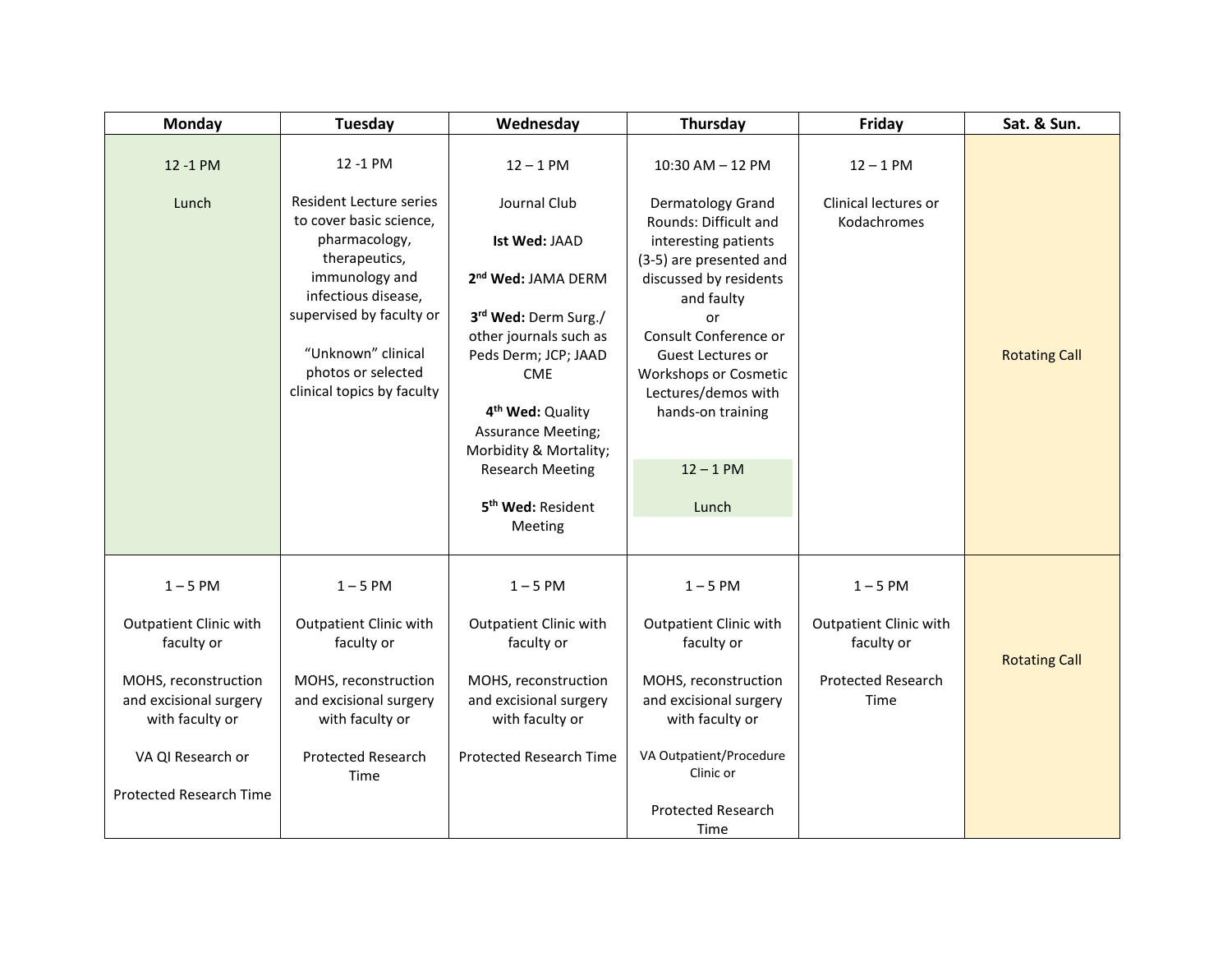## **Dermatology PGY3**

| Monday                                                            | Tuesday                                                           | Wednesday                                                           | Thursday                                                   | Friday                                                            | Sat. & Sun.          |
|-------------------------------------------------------------------|-------------------------------------------------------------------|---------------------------------------------------------------------|------------------------------------------------------------|-------------------------------------------------------------------|----------------------|
| <b>AM</b>                                                         | AM                                                                | 7-8 AM<br>Dermatopathology<br>textbook review/ Lever:<br>Dr. Parekh | 7:30-8:30 AM<br>Surgery Lecture by<br>Faculty              | <b>AM</b>                                                         | <b>Rotating Call</b> |
| 8-12 AM                                                           | 8-12 AM                                                           | 8-12 AM                                                             | 8:30-9:30 AM                                               | 8-12 AM                                                           |                      |
| Outpatient clinic with<br>faculty or                              | Outpatient clinic with<br>faculty or                              | Outpatient clinic with<br>faculty or                                | Bolognia "clinical"<br>textbook review;<br>various faculty | Outpatient clinic with<br>faculty or                              |                      |
| MOHS, reconstruction<br>and excisional surgery<br>with faculty or | MOHS, reconstruction<br>and excisional surgery<br>with faculty or | MOHS, reconstruction<br>and excisional surgery<br>with faculty or   | 09:30-10:30 AM<br>Dermatopathology slide                   | MOHS, reconstruction<br>and excisional surgery<br>with faculty or | <b>Rotating Call</b> |
| VA outpatient clinic or                                           | Protected research<br>time                                        | Protected research<br>time                                          | review conference at<br>multi-headed                       | VA outpatient clinic or                                           |                      |
| Protected research<br>time                                        |                                                                   |                                                                     | microscope with<br>Dr. Fernandez                           | Protected research<br>time                                        |                      |
|                                                                   |                                                                   |                                                                     |                                                            |                                                                   |                      |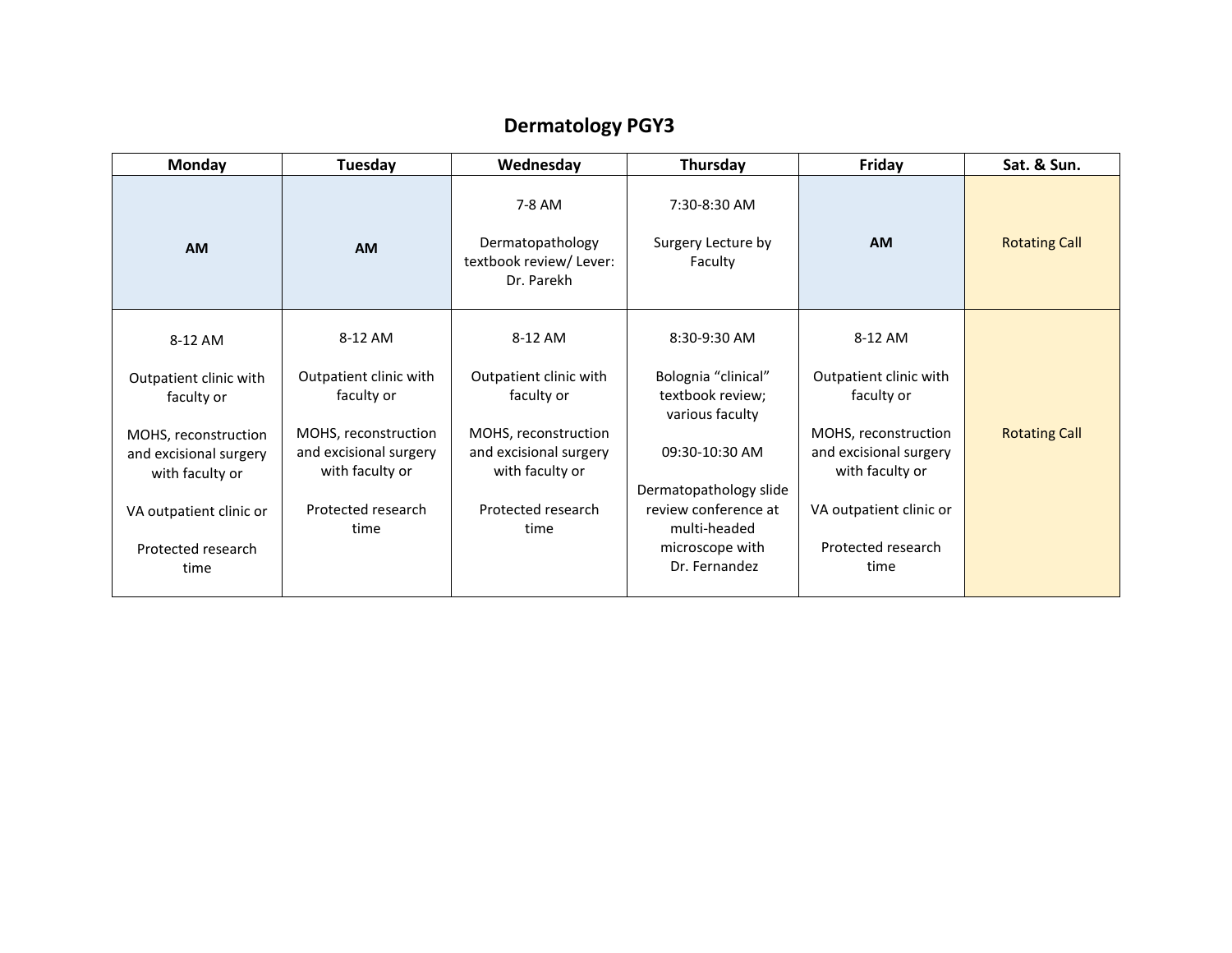| <b>Monday</b>                                                                                                                                             | Tuesday                                                                                                                                                                                                                                                | Wednesday                                                                                                                                                                                                                                                                                                                | Thursday                                                                                                                                                                                                                                                                                                              | Friday                                                                                                                           | Sat. & Sun.          |
|-----------------------------------------------------------------------------------------------------------------------------------------------------------|--------------------------------------------------------------------------------------------------------------------------------------------------------------------------------------------------------------------------------------------------------|--------------------------------------------------------------------------------------------------------------------------------------------------------------------------------------------------------------------------------------------------------------------------------------------------------------------------|-----------------------------------------------------------------------------------------------------------------------------------------------------------------------------------------------------------------------------------------------------------------------------------------------------------------------|----------------------------------------------------------------------------------------------------------------------------------|----------------------|
| 12 -1 PM<br>Lunch                                                                                                                                         | 12 -1 PM<br><b>Resident Lecture series</b><br>to cover basic science,<br>pharmacology,<br>therapeutics,<br>immunology and<br>infectious disease,<br>supervised by faculty or<br>"Unknown" clinical<br>photos or selected<br>clinical topics by faculty | $12 - 1$ PM<br>Journal Club<br>Ist Wed: JAAD<br>2nd Wed: JAMA DERM<br>3rd Wed: Derm Surg./<br>other journals such as<br>Peds Derm; JCP; JAAD<br><b>CME</b><br>4 <sup>th</sup> Wed: Quality<br><b>Assurance Meeting;</b><br>Morbidity & Mortality;<br><b>Research Meeting</b><br>5 <sup>th</sup> Wed: Resident<br>Meeting | $10:30$ AM $- 12$ PM<br>Dermatology Grand<br>Rounds: Difficult and<br>interesting patients<br>(3-5) are presented and<br>discussed by residents<br>and faulty<br>or<br>Consult Conference or<br>Guest Lectures or<br><b>Workshops or Cosmetic</b><br>Lectures/demos with<br>hands-on training<br>$12 - 1$ PM<br>Lunch | $12 - 1$ PM<br>Clinical lectures or<br>Kodachromes                                                                               | <b>Rotating Call</b> |
| $1 - 5$ PM<br>Outpatient Clinic with<br>faculty or<br>MOHS, reconstruction<br>and excisional surgery<br>with faculty or<br>Senior Continuity Clinic<br>or | $1 - 5$ PM<br><b>Outpatient Clinic with</b><br>faculty or<br>MOHS, reconstruction<br>and excisional surgery<br>with faculty or<br>Senior Continuity Clinic<br>or                                                                                       | $1 - 5$ PM<br><b>Outpatient Clinic with</b><br>faculty or<br>MOHS, reconstruction<br>and excisional surgery<br>with faculty or<br>Senior Continuity Clinic<br>or                                                                                                                                                         | $1 - 5$ PM<br><b>Outpatient Clinic with</b><br>faculty or<br>MOHS, reconstruction<br>and excisional surgery<br>with faculty or<br>Dermpath with<br>Dr. Fernandez or                                                                                                                                                   | $1 - 5$ PM<br><b>Outpatient Clinic with</b><br>faculty or<br>Dermpath with<br>Dr. Fernandez or<br>Senior Continuity Clinic<br>or | <b>Rotating Call</b> |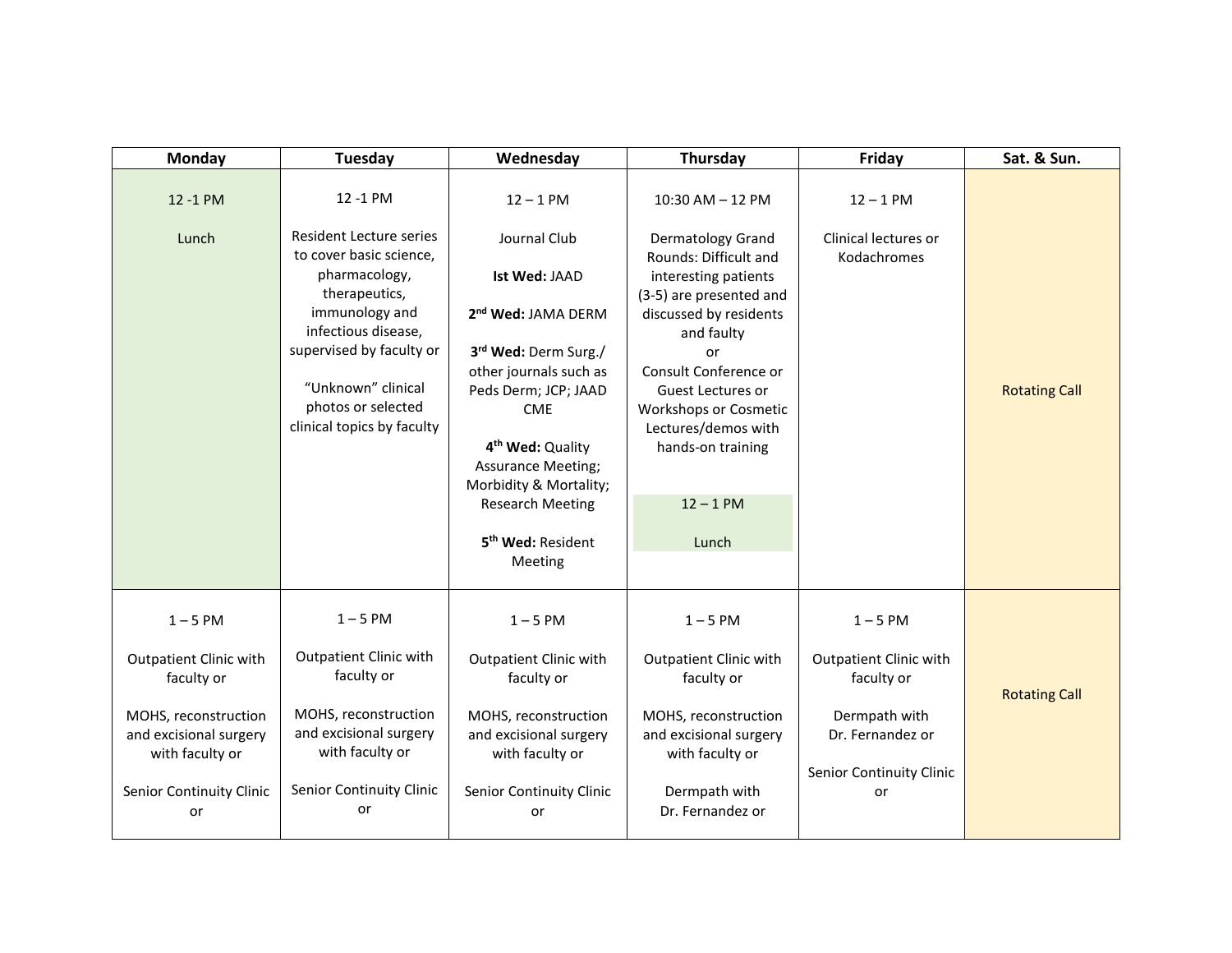| Dermpath with<br>Dr. Fernandez or | Dermpath with<br>Dr. Fernandez or | Dermpath with<br>Dr. Fernandez or | VA Outpatient/Procedure<br>Clinic or | Inpatient Consults or     |                      |
|-----------------------------------|-----------------------------------|-----------------------------------|--------------------------------------|---------------------------|----------------------|
| VA QI Research or                 | VA QI Research or                 | VA QI Research or                 | Inpatient Consults or                | <b>Protected Research</b> |                      |
| Inpatient Consults or             | Inpatient Consults or             | Inpatient Consults or             | <b>Protected Research</b><br>Time    | Time                      | <b>Rotating Call</b> |
| <b>Protected Research</b><br>Time | Protected Research<br>Time        | Protected Research Time           |                                      |                           |                      |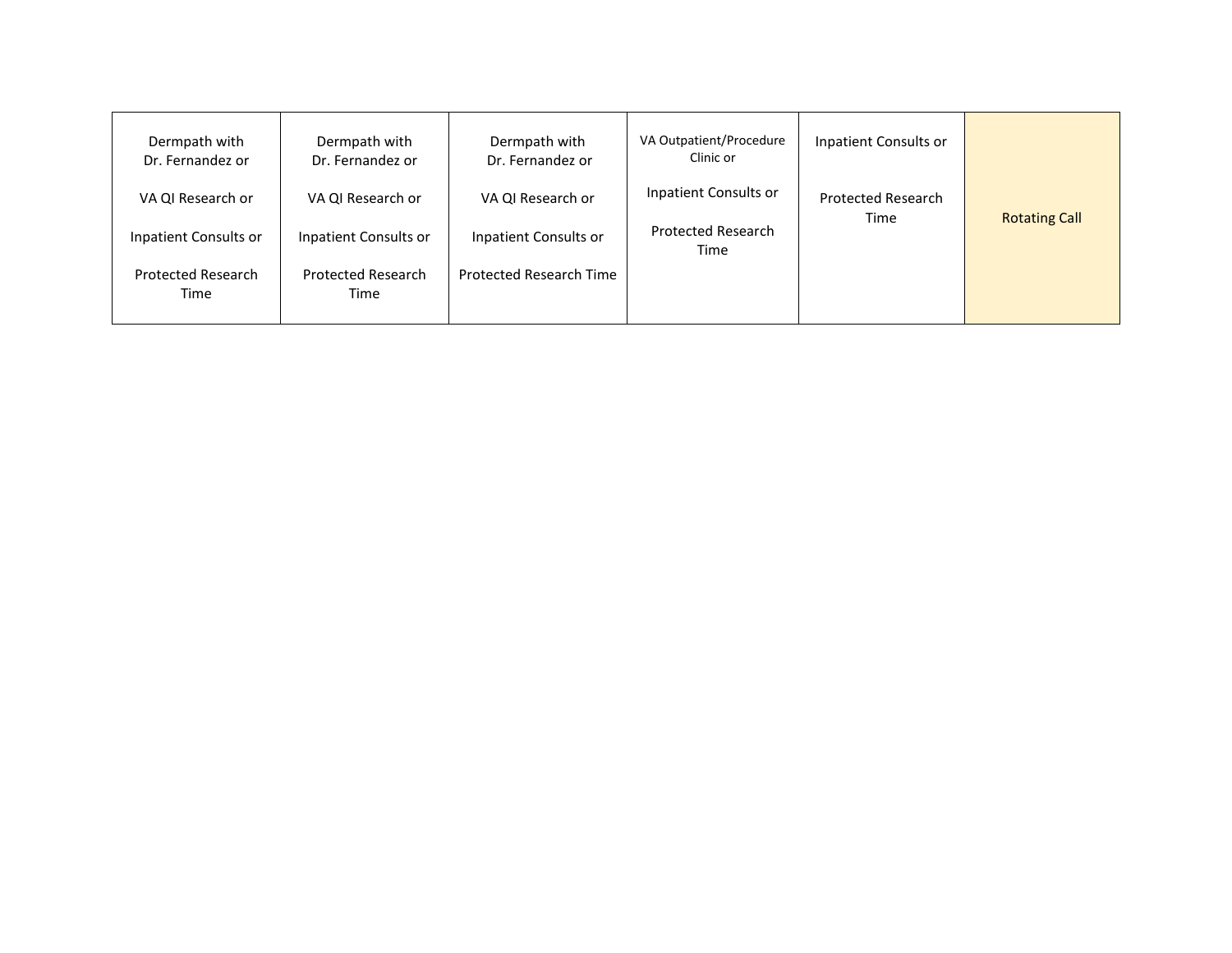## **Dermatology PGY4**

| Monday                                                            | Tuesday                                                           | Wednesday                                                           | Thursday                                                   | Friday                                                            | Sat. & Sun.          |
|-------------------------------------------------------------------|-------------------------------------------------------------------|---------------------------------------------------------------------|------------------------------------------------------------|-------------------------------------------------------------------|----------------------|
| <b>AM</b>                                                         | AM                                                                | 7-8 AM<br>Dermatopathology<br>textbook review/ Lever:<br>Dr. Parekh | 7:30-8:30 AM<br>Surgery Lecture by<br>Faculty              | <b>AM</b>                                                         | <b>Rotating Call</b> |
| 8-12 AM                                                           | 8-12 AM                                                           | 8-12 AM                                                             | 8:30-9:30 AM                                               | 8-12 AM                                                           |                      |
| Outpatient clinic with<br>faculty or                              | Outpatient clinic with<br>faculty or                              | Outpatient clinic with<br>faculty or                                | Bolognia "clinical"<br>textbook review;<br>various faculty | Outpatient clinic with<br>faculty or                              |                      |
| MOHS, reconstruction<br>and excisional surgery<br>with faculty or | MOHS, reconstruction<br>and excisional surgery<br>with faculty or | MOHS, reconstruction<br>and excisional surgery<br>with faculty or   | 09:30-10:30 AM<br>Dermatopathology slide                   | MOHS, reconstruction<br>and excisional surgery<br>with faculty or | <b>Rotating Call</b> |
| VA outpatient clinic or                                           | Protected research<br>time                                        | Protected research<br>time                                          | review conference at<br>multi-headed                       | VA outpatient clinic or                                           |                      |
| Protected research<br>time                                        |                                                                   |                                                                     | microscope with<br>Dr. Fernandez                           | Protected research<br>time                                        |                      |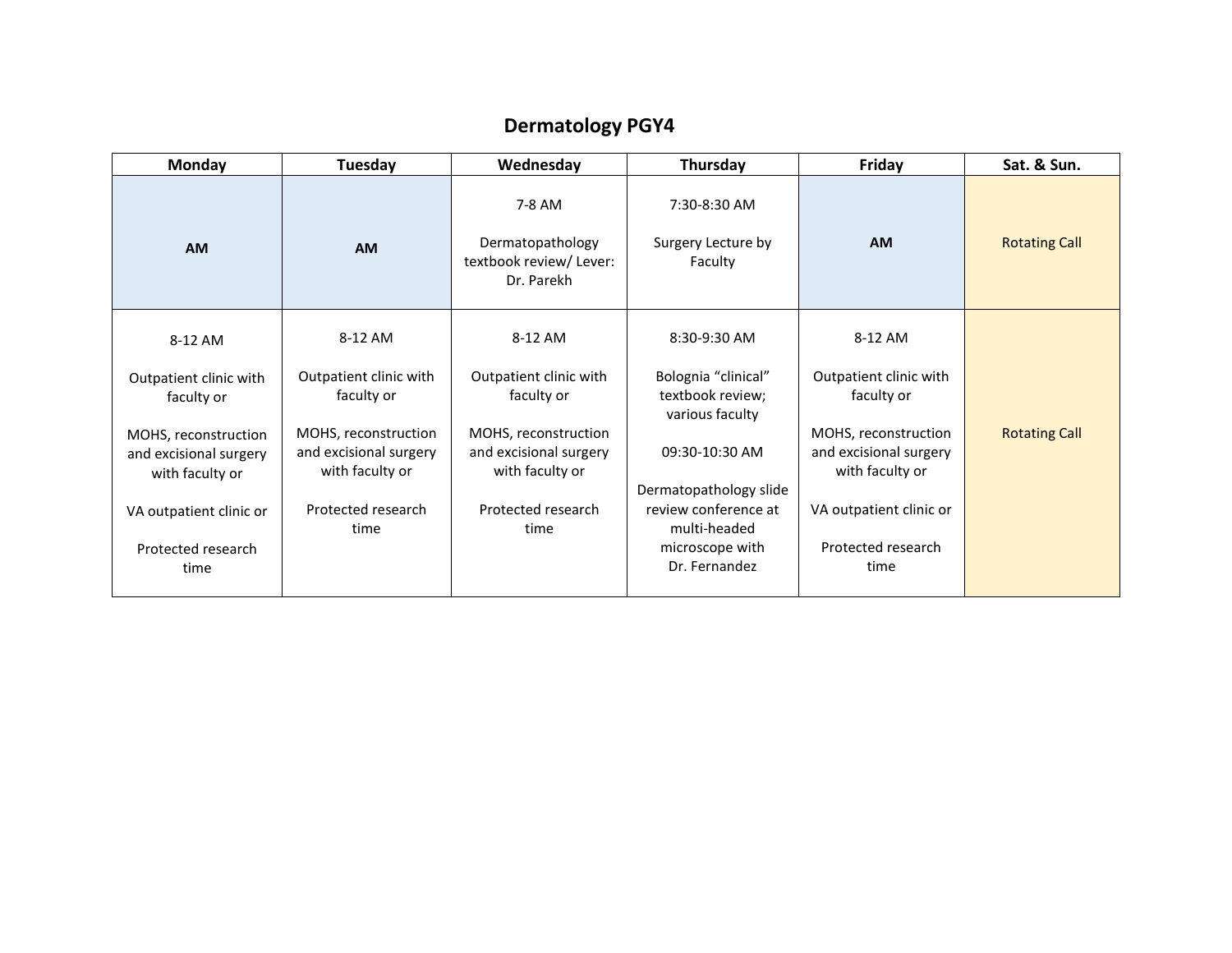| Monday                                    | Tuesday                                                   | Wednesday                                         | Thursday                                        | Friday                              | Sat. & Sun.          |
|-------------------------------------------|-----------------------------------------------------------|---------------------------------------------------|-------------------------------------------------|-------------------------------------|----------------------|
| 12 -1 PM                                  | 12 -1 PM                                                  | $12 - 1$ PM                                       | 10:30 AM - 12 PM                                | $12 - 1$ PM                         |                      |
| Lunch                                     | <b>Resident Lecture series</b><br>to cover basic science, | Journal Club                                      | Dermatology Grand<br>Rounds: Difficult and      | Clinical lectures or<br>Kodachromes |                      |
|                                           | pharmacology,<br>therapeutics,                            | Ist Wed: JAAD                                     | interesting patients<br>(3-5) are presented and |                                     |                      |
|                                           | immunology and<br>infectious disease,                     | 2 <sup>nd</sup> Wed: JAMA DERM                    | discussed by residents                          |                                     |                      |
|                                           | supervised by faculty or                                  | 3rd Wed: Derm Surg./                              | and faulty<br>or                                |                                     |                      |
|                                           | "Unknown" clinical                                        | other journals such as<br>Peds Derm; JCP; JAAD    | Consult Conference or<br>Guest Lectures or      |                                     | <b>Rotating Call</b> |
|                                           | photos or selected                                        | <b>CME</b>                                        | <b>Workshops or Cosmetic</b>                    |                                     |                      |
|                                           | clinical topics by faculty                                | 4 <sup>th</sup> Wed: Quality                      | Lectures/demos with<br>hands-on training        |                                     |                      |
|                                           |                                                           | <b>Assurance Meeting;</b>                         |                                                 |                                     |                      |
|                                           |                                                           | Morbidity & Mortality;<br><b>Research Meeting</b> | $12 - 1$ PM                                     |                                     |                      |
|                                           |                                                           | 5 <sup>th</sup> Wed: Resident                     | Lunch                                           |                                     |                      |
|                                           |                                                           | Meeting                                           |                                                 |                                     |                      |
| $1 - 5$ PM                                | $1 - 5$ PM                                                | $1 - 5$ PM                                        | $1 - 5$ PM                                      | $1 - 5$ PM                          |                      |
| Senior Continuity Clinic<br>or            | Senior Continuity Clinic<br>or                            | <b>Outpatient Clinic with</b><br>faculty or       | <b>Outpatient Clinic with</b><br>faculty or     | Dermpath with Dr.<br>Parekh or      |                      |
| Outpatient Clinic with                    | <b>Outpatient Clinic with</b>                             | MOHS, reconstruction                              | MOHS, reconstruction                            | Senior Continuity Clinic            | <b>Rotating Call</b> |
| faculty or                                | faculty or                                                | and excisional surgery                            | and excisional surgery                          | or                                  |                      |
| MOHS, reconstruction                      |                                                           | with faculty or                                   | with faculty or                                 | Inpatient Consults or               |                      |
| and excisional surgery<br>with faculty or | MOHS, reconstruction<br>and excisional surgery            | Senior Continuity Clinic<br>or                    | Dermpath with<br>Dr. Parekh or                  | VA Teledermatology or               |                      |
|                                           | with faculty or                                           |                                                   | VA Outpatient/Procedure                         |                                     |                      |
|                                           |                                                           |                                                   | Clinic or                                       |                                     |                      |